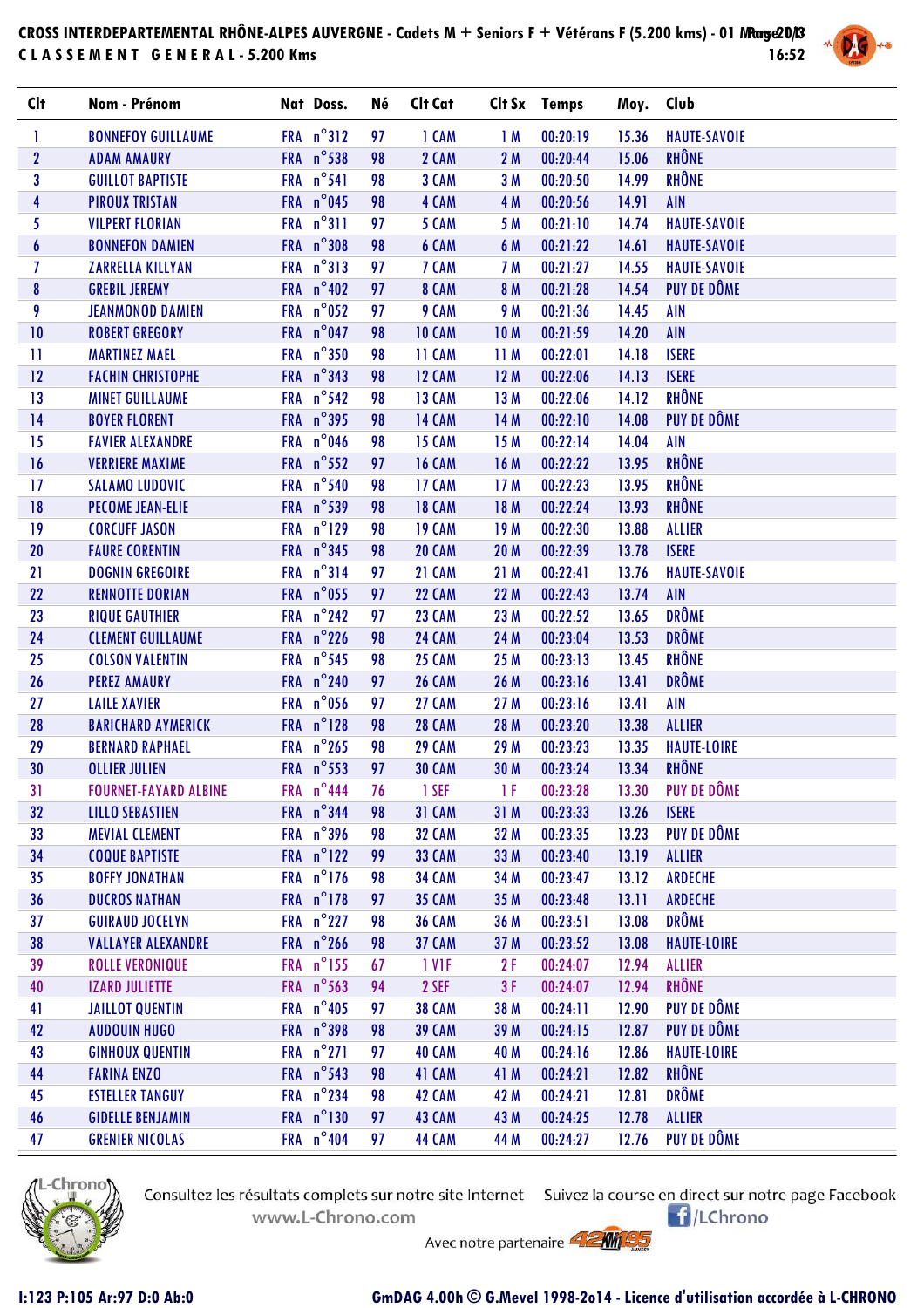## **CROSS INTERDEPARTEMENTAL RHÔNE-ALPES AUVERGNE - Cadets M + Seniors F + Vétérans F (5.200 kms) - 01 Mars 2014 Page 2/3 C L A S S E M E N T G E N E R A L - 5.200 Kms 16:52**



| <b>Clt</b> | Nom - Prénom                       | Nat Doss.           | Né | Clt Cat           |      | Clt Sx Temps | Moy. Club |                     |
|------------|------------------------------------|---------------------|----|-------------------|------|--------------|-----------|---------------------|
| 48         | <b>ANGUS SCOTT</b>                 | FRA n°175           | 98 | <b>45 CAM</b>     | 45 M | 00:24:27     | 12.76     | <b>ARDECHE</b>      |
| 49         | <b>ODDOUX JEREMY</b>               | FRA n°347           | 98 | <b>46 CAM</b>     | 46 M | 00:24:28     | 12.75     | <b>ISERE</b>        |
| 50         | <b>GAGNIER CAROLE</b>              | FRA n°196           | 82 | 3 SEF             | 4F   | 00:24:58     | 12.50     | <b>CANTAL</b>       |
| 51         | <b>LORIN SAMY</b>                  | FRA n°397           | 98 | <b>47 CAM</b>     | 47 M | 00:25:15     | 12.36     | PUY DE DÔME         |
| 52         | <b>LUSERGA TOM</b>                 | FRA n°239           | 97 | 48 CAM            | 48 M | 00:25:23     | 12.30     | <b>DRÔME</b>        |
| 53         | <b>LOPEZ KEVIN</b>                 | FRA n°546           | 98 | <b>49 CAM</b>     | 49 M | 00:25:28     | 12.26     | <b>RHÔNE</b>        |
| 54         | <b>DOSTREVIE STEPHANIE</b>         | FRA $n^{\circ}$ 443 | 78 | 4 SEF             | 5F   | 00:25:30     | 12.24     | PUY DE DÔME         |
| 55         | OLOUSOUZIAN SEVAN                  | FRA n°348           | 98 | <b>50 CAM</b>     | 50 M | 00:25:32     | 12.23     | <b>ISERE</b>        |
| 56         | <b>CHABRIER GAËLLE</b>             | FRA $n^{\circ}$ 439 | 86 | 5 SEF             | 6 F  | 00:25:32     | 12.22     | PUY DE DÔME         |
| 57         | <b>HENRIOUX AUDREY</b>             | FRA n°323           | 87 | 6 SEF             | 7 F  | 00:25:33     | 12.21     | <b>HAUTE-SAVOIE</b> |
| 58         | <b>PLAN MAXIME</b>                 | FRA n°582           | 98 | <b>51 CAM</b>     | 51 M | 00:25:42     | 12.14     | <b>SAVOIE</b>       |
| 59         | <b>PERARD ISABELLE</b>             | FRA n°151           | 72 | <b>2 V1F</b>      | 8F   | 00:25:44     | 12.13     | <b>ALLIER</b>       |
| 60         | <b>GOVINDIN JORDAN</b>             | FRA n°121           | 99 | <b>52 CAM</b>     | 52 M | 00:25:44     | 12.13     | <b>ALLIER</b>       |
| 61         | <b>MARQUIS CANDICE</b>             | FRA n°252           | 92 | 7 SEF             | 9 F  | 00:26:16     | 11.88     | <b>DRÔME</b>        |
| 62         | <b>CONS GEOFFREY</b>               | FRA n°544           | 98 | <b>53 CAM</b>     | 53 M | 00:26:25     | 11.81     | <b>RHÔNE</b>        |
| 63         | <b>ITIER CLAIRE</b>                | FRA n°456           | 69 | <b>3 V1F</b>      | 10F  | 00:26:33     | 11.76     | <b>PUY DE DÔME</b>  |
| 64         | <b>HIBBERT JESSICA</b>             | FRA n°362           | 93 | 8 SEF             | 11F  | 00:26:33     | 11.75     | <b>ISERE</b>        |
| 65         | <b>BEN HASSEN VALERIE</b>          | FRA n°149           | 74 | 4 V <sub>IF</sub> | 12F  | 00:26:40     | 11.71     | <b>ALLIER</b>       |
| 66         | <b>DA FONSECA ANNE-CLAIRE</b>      | FRA n°361           | 94 | 9 SEF             | 13F  | 00:26:42     | 11.69     | <b>ISERE</b>        |
| 67         | <b>ESPERANCE ANNE</b>              | FRA n°087           | 70 | <b>5 V1F</b>      | 14F  | 00:26:45     | 11.67     | <b>AIN</b>          |
| 68         | <b>LAUGAUDIN SOLENN</b>            | FRA n°074           | 89 | <b>10 SEF</b>     | 15F  | 00:26:53     | 11.61     | <b>AIN</b>          |
| 69         | <b>DUBREUIL ANGELIQUE</b>          | FRA n°153           | 69 | 6 VIF             | 16F  | 00:27:00     | 11.56     | <b>ALLIER</b>       |
| 70         | <b>COSTE MELANIE</b>               | FRA n°144           | 91 | 11 SEF            | 17F  | 00:27:02     | 11.54     | <b>ALLIER</b>       |
| 71         | <b>VERMARE PIERRE</b>              | FRA n°548           | 98 | <b>54 CAM</b>     | 54 M | 00:27:27     | 11.37     | <b>RHÔNE</b>        |
| 72         | <b>GIMET SANDRINE</b>              | FRA n°148           | 74 | 7 VIF             | 18F  | 00:27:28     | 11.36     | <b>ALLIER</b>       |
| 73         | <b>NAVARRO AMELIE</b>              | FRA n°567           | 85 | <b>12 SEF</b>     | 19F  | 00:27:30     | 11.35     | <b>RHÔNE</b>        |
| 74         | <b>VINCENT AUDREY</b>              | FRA n°253           | 83 | <b>13 SEF</b>     | 20F  | 00:27:50     | 11.21     | <b>DRÔME</b>        |
| 75         | <b>CALDAMAISON MARIE-DOMINIQUI</b> | FRA n°199           | 67 | <b>8 V1F</b>      | 21F  | 00:27:58     | 11.16     | <b>CANTAL</b>       |
| 76         | <b>BOUCHE NATHALIE</b>             | FRA n°450           | 73 | 9 VIF             | 22F  | 00:28:19     | 11.02     | PUY DE DÔME         |
| 77         | <b>GUILLON CEDRIC</b>              | FRA n°351           | 97 | <b>55 CAM</b>     | 55 M | 00:28:27     | 10.97     | <b>ISERE</b>        |
| 78         | <b>OBE ANGELINE</b>                | FRA $n^{\circ}$ 142 | 94 | <b>14 SEF</b>     | 23F  | 00:28:32     | 10.94     | <b>ALLIER</b>       |
| 79         | <b>BOYER CELINE</b>                | FRA $n^{\circ}$ 437 | 87 | <b>15 SEF</b>     | 24F  | 00:28:37     | 10.91     | PUY DE DÔME         |
| 80         | <b>LEDEY NATHALIE</b>              | FRA n°460           | 65 | <b>10 V1F</b>     | 25F  | 00:28:41     | 10.88     | PUY DE DÔME         |
| 81         | <b>COURTOIS JORIS</b>              | FRA n°229           | 98 | <b>56 CAM</b>     | 56 M | 00:28:43     | 10.87     | <b>DRÔME</b>        |
| 82         | <b>MARECHAL AUDREY</b>             | FRA n°081           | 76 | <b>16 SEF</b>     | 26F  | 00:28:50     | 10.83     | <b>AIN</b>          |
| 83         | <b>FAUST GAHITAN</b>               | FRA n°231           | 98 | <b>57 CAM</b>     | 57 M | 00:28:59     | 10.77     | <b>DRÔME</b>        |
| 84         | <b>PHILIPPON ROMAIN</b>            | FRA $n^{\circ}$ 232 | 98 | <b>58 CAM</b>     | 58 M | 00:28:59     | 10.77     | <b>DRÔME</b>        |
| 85         | <b>FAVRE INGRID</b>                | FRA n°080           | 77 | <b>17 SEF</b>     | 27F  | 00:29:29     | 10.58     | <b>AIN</b>          |
| 86         | <b>POUZADOUX SANDRINE</b>          | FRA $n^{\circ}$ 445 | 76 | <b>18 SEF</b>     | 28F  | 00:29:38     | 10.53     | PUY DE DÔME         |
| 87         | <b>RAUNEY CAMILLE</b>              | FRA n°435           | 92 | <b>19 SEF</b>     | 29F  | 00:29:42     | 10.51     | PUY DE DÔME         |
| 88         | <b>GASTON VIRGINIE</b>             | FRA n°197           | 74 | 11 VIF            | 30F  | 00:30:45     | 10.15     | <b>CANTAL</b>       |
| 89         | <b>INFANTE NORINA</b>              | FRA $n^{\circ}$ 432 | 93 | <b>20 SEF</b>     | 31F  | 00:30:49     | 10.12     | PUY DE DÔME         |
| 90         | <b>MANARANCHE CHRYSTELE</b>        | FRA $n^{\circ}$ 458 | 68 | <b>12 V1F</b>     | 32F  | 00:30:49     | 10.12     | PUY DE DÔME         |
| 91         | <b>BREURE ANNE MARIE</b>           | FRA n°284           | 72 | <b>13 V1F</b>     | 33F  | 00:30:58     | 10.08     | <b>HAUTE-LOIRE</b>  |
| 92         | <b>ALAÏS SANDRINE</b>              | FRA n°570           | 74 | <b>14 V1F</b>     | 34F  | 00:31:24     | 9.94      | <b>RHÔNE</b>        |
| 93         | <b>EL BAH RAYANE</b>               | FRA n°230           | 98 | <b>59 CAM</b>     | 59 M | 00:31:59     | 9.76      | <b>DRÔME</b>        |
| 94         | <b>HADJ-BACHIR SABINE</b>          | FRA $n^{\circ}$ 449 | 74 | <b>15 V1F</b>     | 35F  | 00:32:48     | 9.52      | PUY DE DÔME         |



Consultez les résultats complets sur notre site Internet Suivez la course en direct sur notre page Facebook www.L-Chrono.com

 $\bigcap$ /LChrono

Avec notre partenaire **AMMED**